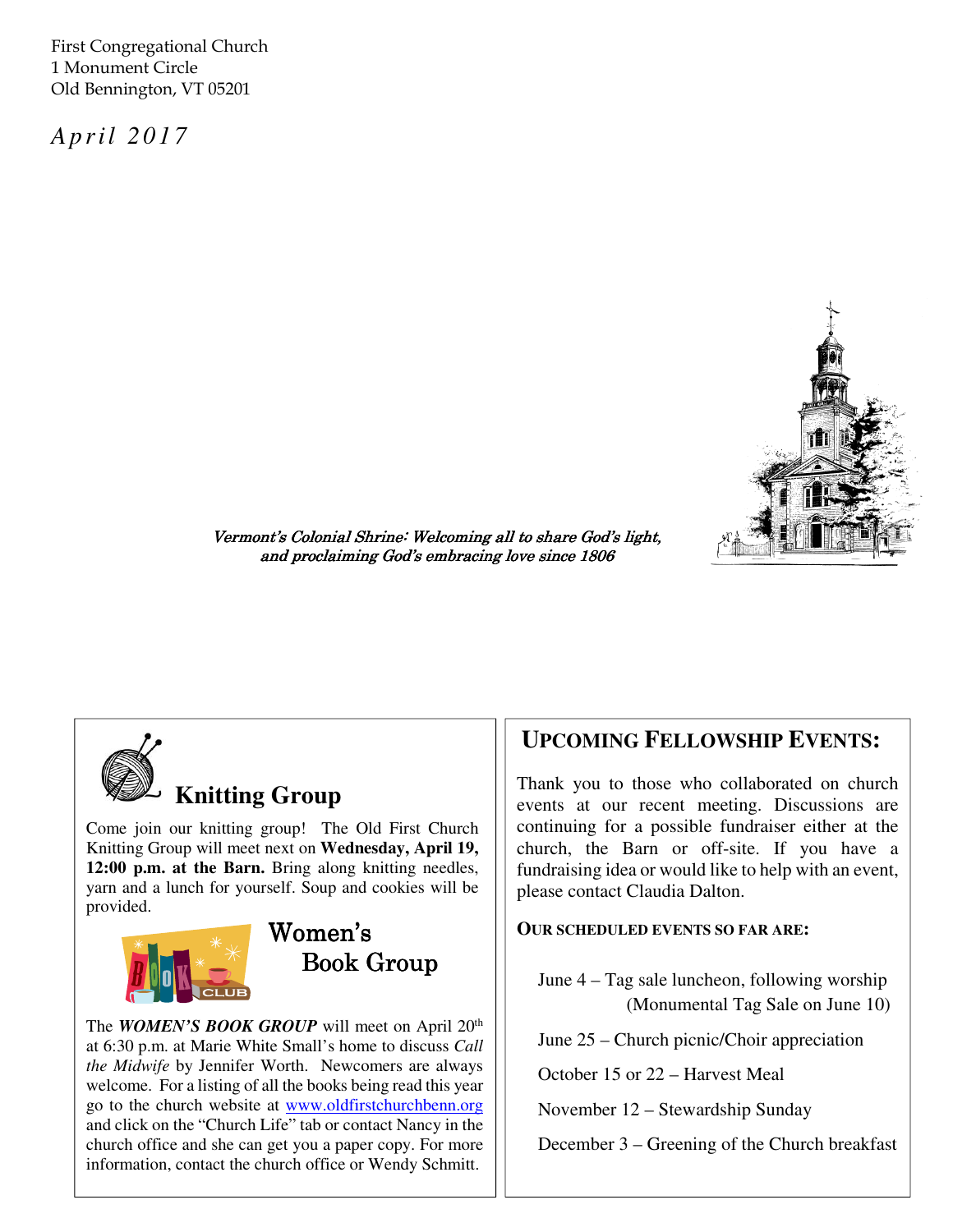

# The Lantern Newsletter of the First Congregational Church (Old First Church)

April 2017

# **FROM THE MINISTER**

 Sometimes the promise is near; sometimes it seems far off. This April may find some of us in good cheer and hope. Others may see sadness, or struggle or loss. To each of us, Easter comes with a promise kept. The days of Palm Sunday and Maundy Thursday and Easter give us opportunity to give our heart space to open to the news of this season. First it is sad and dark and then only slips to silence. At the end is God's word kept. In Christ's life we all live and however far from hope, light reaches us.

 The church, with its doors open, conversation high, and flowers bright with joy on Easter day is the sign that we respond to God's word and work. It is in affirming life, in loving what is good, in welcoming neighbor and stranger alike, that the sign of God's presence in this difficult world is made real. Faith, alone, can be hard. Gathered together through the darkness into the light of Easter, as a worshipping community, makes the substance of faith real; no less difficult, but real. The substance of faith is our joyous response to God's presences in this world, and to the news of Christ's resurrection. Begin that journey of faith this April—the doors will be open, the flowers bright and the joy real.

The Rev. Ken Clarke

# **HOLY WEEK AT OLD FIRST**

## Palm/Passion Sunday April 9, 11:00 AM

Join us for worship on Palm/Passion Sunday at 11:00 AM. The children of the church will distribute palms to the congregation.

# Maundy Thursday, April 13, 6:30 PM

#### supper & communion at the  $\beta$ arn

The supper is a simple gathering at the Barn where we share a meal of soup and bread (provided by the Deacons) and recall the events of the Last Supper of Jesus Christ with his followers.

#### Tenebrae service, April 13, 8:00 PM at the Church

Tenebrae (Latin for 'shadows' or 'darkness'): This distinctive ceremony of Tenebrae is the gradual extinguishing of candles while a series of readings and Psalms are recited.

## Easter Sunday Service, April 16, 11:00 AM

Come celebrate Easter Sunday at Old First and observe this most important day on our church calendar. The church will be filled with Easter lilies, spring flowers, colorful balloons and wonderful music. Our much-anticipated Easter egg hunt for the children follows worship. Come celebrate the resurrection of our Lord on Easter Sunday!

#### EASTER MEMORIAL LILIES

If you would like to remember loved ones with Easter lilies, please send your gift to the Church no later than Sunday, April 9. Let us know how you would like us to list the name of the loved one(s) and the giver(s).

# EASTER EGG HUNT

Donations of wrapped *candy for the Easter service* would be appreciated. Items can be left at the church or brought to the office during the week.

1 Monument Circle, Old Bennington, Vermont 05201 www.oldfirstchurchbenn.org ● office@oldfirst.comcastbiz.net ● (802) 447-1223 Kenneth A. Clarke, Minister Don Miller, Moderator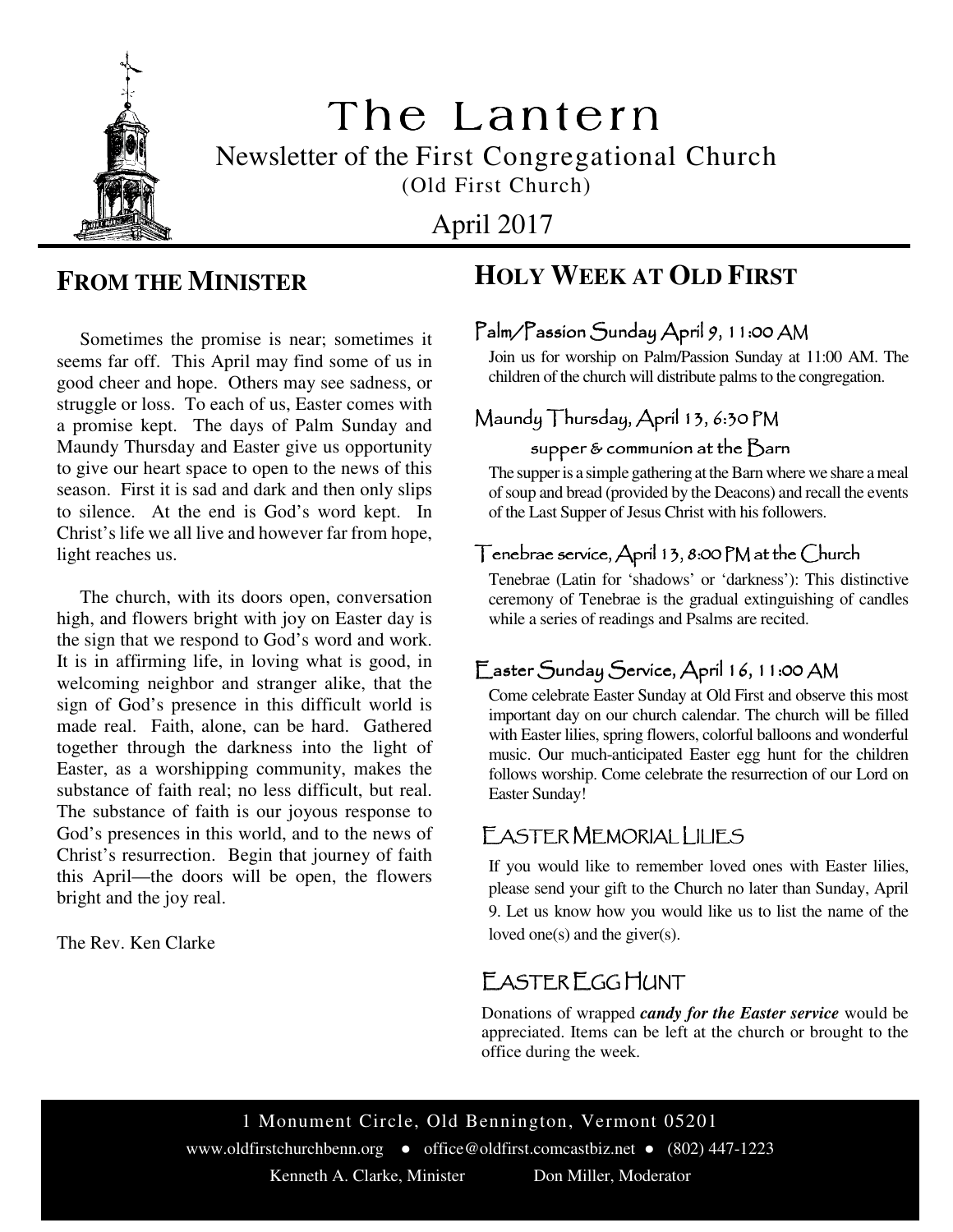# **OPEN CHURCH….CALLING ALL GUIDES!**

schedule for the 2017 season. If you are a returning docent We are in the process of setting up the Open Church docent and wish to secure your shift, please speak with our Open Church Advocate, Paul Goodrich right away. If you haven't hosted before, but would like to, let Paul or the church office know so we can arrange training and place you on the schedule with an experienced docent.

The season officially begins Memorial Day weekend and runs weekends only through the month of June. Beginning July 1 through mid-October the church is open daily. The morning shift is  $10:00$  a.m.  $-1:00$  p.m. and the afternoon shift is 1:00 p.m. – 4:00 p.m.

### **SPRING HISTORICAL FIELD TRIP (MAY 24 OR MAY 25)**

We are pleased to announce that our 2017 historical field trip will take place on either May  $24<sup>th</sup>$  or  $25<sup>th</sup>$  and will include the Adams, MA Quaker Meeting House (Adams, MA) and the Congregational Church of Lee, MA. The trip is open to anyone interested in going and might be especially interesting to docents of our Open Church program. A nominal fee of \$10 per person is requested for a donation to each site. Area restaurants are being researched for our group to purchase their own lunch, others may prefer to bring a bagged lunch. The People are encouraged to sign up for the trip in the Sunday morning BLOG or by contacting the church office. Be sure to indicate your preference on dates.



 - The Adams, MA, Quaker Meeting House, 1780, now a museum owned by the Adams Historical Society - a simple, place for worship, like our first meeting house.

 - The Congregational Church of Lee, MA, 1857, what we aspired to when we began to remodel the OFC: Italianate, amazing trompe l'oeil painting, red cushions which were considered scandalous.



# **DEEPEST SYMPATHY**

Our deepest sympathy to Marshall Barrett whose mother passed away on Tuesday, March 28<sup>th</sup>. Family and friends are invited to the wake for Lena M. Barrett on Friday, April  $7<sup>th</sup>$  from 4:00 - 7:00 p.m. at Marra Funeral Home, 246 Remsen Street, Cohoes, NY. There will be a funeral service on Saturday, April 8<sup>th</sup> at 11:00 a.m. at the Old First Church with a reception following in the Narthex.

# **MONUMENTAL TAG SALE (JUNE 10TH)**

## **March 19th Tag Sale Meeting Report**

A dozen dedicated folks attended our first (hopefully only) tag sale planning meeting at 10:00 a.m. in the church parlor. Since the June  $10^{th}$  tag sale will be our  $10^{th}$  annual sale, much of the planning was duplication from the experience of years past. Many folks volunteered for various tasks including advertising, signs, tent acquisition, rug raffle, silent auction, food concession, jewelry and many other areas.

#### **Some policies discussed:**

Our pre-buy policy for workers will remain as in years past.

Lunches during the week will remain informal. Some people will bring bag lunches but folks are welcome to bring food to share.

The hot dog cart will need a new chef this year and we are working on that.

For the kickoff luncheon on June  $4<sup>th</sup>$ , we will have a sign up in the Blog for sandwiches, chips, drinks, and desserts.

Half price policy will remain as in years past. The time to reduce prices to half price will be agreed upon by those workers present on Saturday afternoon when general sales slow and not at a particular time. Certain items may be excluded from half price reduction and located in a well-marked area.

Since we want to continue to encourage people to donate special items for the sale, it was agreed upon that a donor could set the price on their item with the understanding that it would be their responsibility to collect (or arrange for that) any of their unsold items at the end of the sale. Otherwise all unsold items may be donated according to the outline below.

#### **New items discussed:**

It was decided that leftover items at the end of the sale be dispersed as follows:

1. Workers at the end of the sale will decide which items should be stored in the attic for next years' sale.

 2. Items for donation to the Bennington Museum Christmas Children's Shopping Day will be boxed for transport to the museum.

3. Workers present to help with clean up at the end of the sale will be allowed to choose any leftover items for themselves (monetary donations accepted).

4. Remaining goods will be transported to Goodwill for donation.

The Steiff Bears leftover from last year will not be included in the silent auction this year, but will be priced and sold as part of the regular tag sale.

It was decided by all present that we change the amount donated to the Bennington Interfaith Council Food and Fuel Program from the proceeds of our sale. Marsha will present our new recommendation to the Council on April 19.